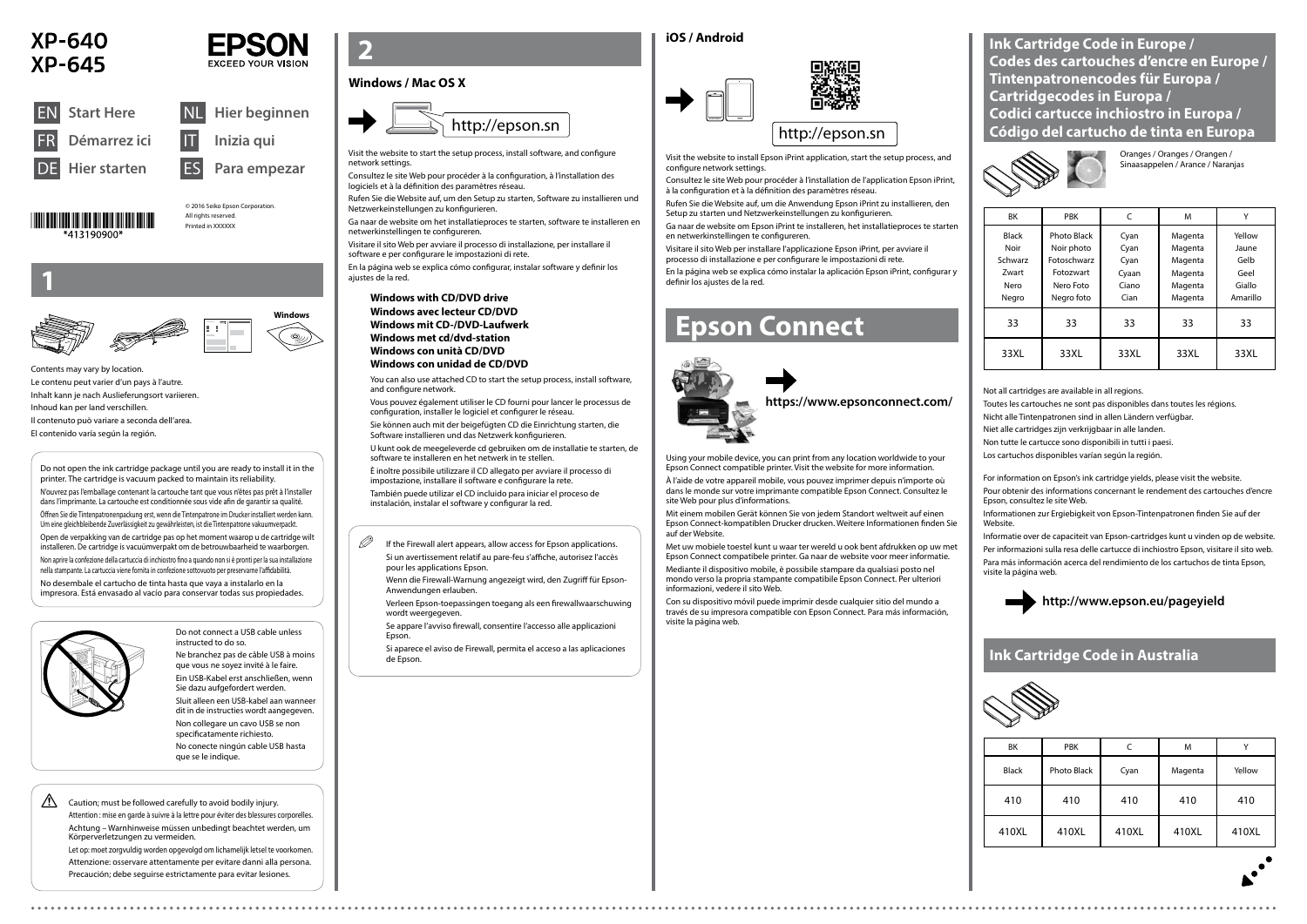### **Basic Operations / Opérations de base Standardbedienung / Standaardgebruik Operazioni di base / Operaciones básicas**

**Guide to Control Panel Guide du panneau de contrôle Erklärung des Bedienfelds Uitleg bij bedieningspaneel Guida al pannello di controllo Guía del panel de control**



- Turns the printer on or off.  $\mathbf{d}$ Permet de mettre l'imprimante sous ou hors tension. Schaltet den Drucker ein oder aus. Printer aan- of uitzetten. Accende o spegne la stampante. Enciende y apaga la impresora.
- Displays the home screen. Affiche le menu d'accueil. Ruft die Startseite auf. Startscherm weergeven. Visualizza la schermata principale. Abre la pantalla de inicio.

 $+,-$ Sets the number of copies and prints. Permet de définir le nombre de copies et d'impressions. Zur Einstellung der Anzahl von Kopien und Druckexemplaren. Aantal exemplaren (kopieën of afdrukken) instellen. Imposta il numero di copie e stampa. Para configurar el número de copias e imprimir.

Press  $\triangle$ ,  $\triangle$ ,  $\triangleright$ ,  $\nabla$  to select menus. Press **OK** to confirm the setting ◆ OK ▶ you have selected and go to next screen.

Displays the CD/DVD label menu. The product prepares CD/DVD label  $\bullet$ printing. Permet d'afficher le menu des étiquettes de CD/DVD. Le produit prépare l'impression d'étiquettes de CD/DVD. Anzeige des CD/DVD-Etikettenmenüs. Mit dem Produkt können CD/ DVD-Etiketten gedruckt werden. Menu voor cd-/dvd-labels weergeven. Het apparaat wordt voorbereid op het afdrukken van een cd-/dvd-label. Visualizza il menu dell'etichetta CD/DVD. Il prodotto predispone la stampa dell'etichetta CD/DVD. Abre el menú para rótulos de CD/DVD. El producto se preparará para imprimir rótulos de CD/DVD. Starts the operation you selected. <心 Permet de lancer l'opération sélectionnée. Startet den gewählten Vorgang. Geselecteerde bewerking starten. Avvia l'operazione selezionata. Inicia la operación seleccionada.

Appuyez sur <, ▲, ▶, ▼ pour sélectionner les menus. Appuyez sur **OK** pour confirmer le paramètre sélectionné et passer à l'écran suivant.

Wählen Sie mit **∢, ▲, ▶, ▼** die Menüs. Drücken Sie **OK**, um die ausgewählten Einstellungen zu bestätigen und zum nächsten Bildschirm zu wechseln.

Menu's selecteren door te drukken op <,  $\blacktriangle$ ,  $\blacktriangleright$ ,  $\nabla$ . Druk op **OK** om de geselecteerde instelling te bevestigen en naar het volgende scherm te gaan.

Premere **4. A,**  $\blacktriangleright$ **,**  $\nabla$  per selezionare i menu. Premere **OK** per confermare l'impostazione selezionata e passare alla schermata successiva.

Para seleccionar menús, pulse  $\blacktriangle, \blacktriangle, \blacktriangleright$  y  $\nabla$ . Para confirmar el ajuste seleccionado y pasar a la siguiente pantalla, pulse **OK**.

Bricht den laufenden Vorgang ab oder initialisiert die aktuellen **Einstellungen** 

Cancels/returns to the previous menu. Permet d'annuler l'opération en cours/de retourner au menu précédent. Bricht den Vorgang ab/kehrt zum vorherigen Menü zurück. Annuleren/terugkeren naar het vorige menu. Annulla/torna al menu precedente. Cancela/regresa al menú anterior.

Stops the ongoing operation or initialize the current settings.  $\odot$ Permet d'arrêter l'opération en cours ou d'initialiser les paramètres définis.

Actieve bewerking stoppen of huidige instellingen initialiseren. Arresta l'operazione in corso o inizializza le impostazioni attuali. Detiene la operación en curso o inicializa los ajustes en vigor.

### **Loading Paper Chargement du papier Einlegen von Papier Papier laden Caricamento della carta Carga del papel**





Raise the panel. Soulevez le panneau. Stellen Sie das Bedienfeld nach oben. Paneel omhoog zetten. Sollevare il pannello. Levante el panel.

Open the front cover and pull out the paper cassette 1 (upper one). Ouvrez le capot avant et retirez l'unité papier 1 (unité du haut). Öffnen Sie die obere Abdeckung und ziehen Sie die Papierkassette 1 (die obere) heraus.

 $\mathscr{D}$  You need to pull out and close the output tray manually. Vous devez retirer et fermer manuellement le réceptacle de sortie. Sie müssen das Ausgabefach manuell herausziehen und schließen. U moet de uitvoerlade met de hand naar buiten trekken en sluiten. È necessario estrarre e chiudere manualmente il vassoio di uscita. Necesita sacar y cerrar la bandeja de salida manualmente.



Deksel aan de voorzijde openen en papiercassette 1 (boven) uittrekken. Aprire il coperchio anteriore ed estrarre il cassetto carta 1 (superiore). Abra la cubierta frontal y despliegue la cassette del papel 1 (la de arriba).



Slide the edge guides to the sides of the paper cassette. Faites glisser les guides latéraux contre les bords de l'unité papier. Die Papierführungsschienen an die Kanten der Papierkassette schieben. Zijgeleiders naar de zijkanten van de papiercassette schuiven. Far scorrere le guide laterali sui lati del cassetto carta. Deslice las guías laterales hasta que toquen los bordes de la cassette del papel.



Slide the edge guide to adjust to the paper size you will use. Faites glisser le guide latéral conformément à la taille de papier que vous souhaitez utiliser. Die Papierführungsschiene auf das verwendete Papierformat schieben. Zijgeleider instellen op het papierformaat dat u wilt gebruiken. Far scorrere la guida laterale per regolarla in base al formato carta utilizzato. Mueva la guía lateral para ajustarla al tamaño del papel que vaya a usar.



Load paper toward the edge guide with printable side face-down, and check that the paper is not sticking out from the end of the cassette. Chargez le papier contre le guide latéral, en orientant le côté imprimable vers le bas, et vérifiez que le papier ne dépasse pas de l'extrémité de l'unité. Papier gegen die Papierführungsschiene mit der bedruckbaren Seite nach unten einlegen und darauf achten, dass das Papier nicht über das Kassettenende hinausragt. Papier met de afdrukzijde naar beneden tegen de zijgeleider plaatsen en controleren of het papier niet achter uit de cassette komt. Caricare la carta verso la guida laterale con il lato stampabile rivolto verso il basso e verificare che la carta non sporga dall'estremità del cassetto. Cargue el papel pegado a la guía lateral, con la cara imprimible boca abajo, y confirme que no sobresalga de la cassette.



Slide the edge guides to the edges of the paper. Keep the cassette flat and insert it back into the printer carefully and slowly.

Faites glisser les guides latéraux contre les bords du papier. Maintenez l'unité à plat et réinsérez-la délicatement et doucement dans l'imprimante.

Die Papierführungsschienen an die Papierkanten schieben. Die Kassette flachhalten und langsam und vorsichtig wieder in den Drucker einsetzen. Zijgeleiders tegen de zijkanten van het papier schuiven. Schuif de cassette mooi

recht terug in de printer. Doe dit langzaam en voorzichtig. Far scorrere le guide laterali sui bordi della carta. Tenere il cassetto in piano e

reinserirlo nella stampante attentamente e lentamente.

Deslice las guías laterales hasta que toquen los bordes del papel. La cassette tiene que entrar plana en la impresora; insértela de nuevo con cuidado.

**Printing Photos Impression de photos Drucken von Fotos Foto's afdrukken Stampa di foto Impresión de fotos**



- Insert a memory card and enter the **Print Photos** mode from the home screen. Insérez une carte mémoire et activez le mode **Imprimer photos** à partir de l'écran d'accueil.
- Setzen Sie eine Speicherkarte ein und rufen Sie im Menü "Startseite" den Modus **Fotos drucken** auf.
- Geheugenkaart plaatsen en de modus **Foto's afdrukken** openen in het startscherm.
- Inserire una scheda di memoria e accedere al modo **Stampa foto** dalla schermata Home.
- Inserte una tarjeta de memoria, vaya a la pantalla de inicio y entre en el modo **Imprimir fotos**.





- The paper setup screen is displayed on the LCD screen. Select the paper size and paper type you loaded in the printer.
- L'écran de configuration du papier s'affiche sur l'écran LCD. Sélectionnez la taille et le type de papier chargé dans l'imprimante.
- Das Papiereinstellungsfenster wird im LCD-Bildschirm angezeigt. Wählen Sie Größe und Typ des im Drucker eingelegten Papiers.
- Het scherm met papierinstellingen wordt weergegeven op het display. Selecteer het papierformaat en de papiersoort van het papier dat u in de printer hebt geladen
- La schermata di impostazione carta viene visualizzata sullo schermo LCD. Selezionare il formato e il tipo della carta caricata nella stampante.
- La pantalla de configuración del papel aparece en la pantalla LCD. Seleccione el tamaño y el tipo del papel cargado en la impresora.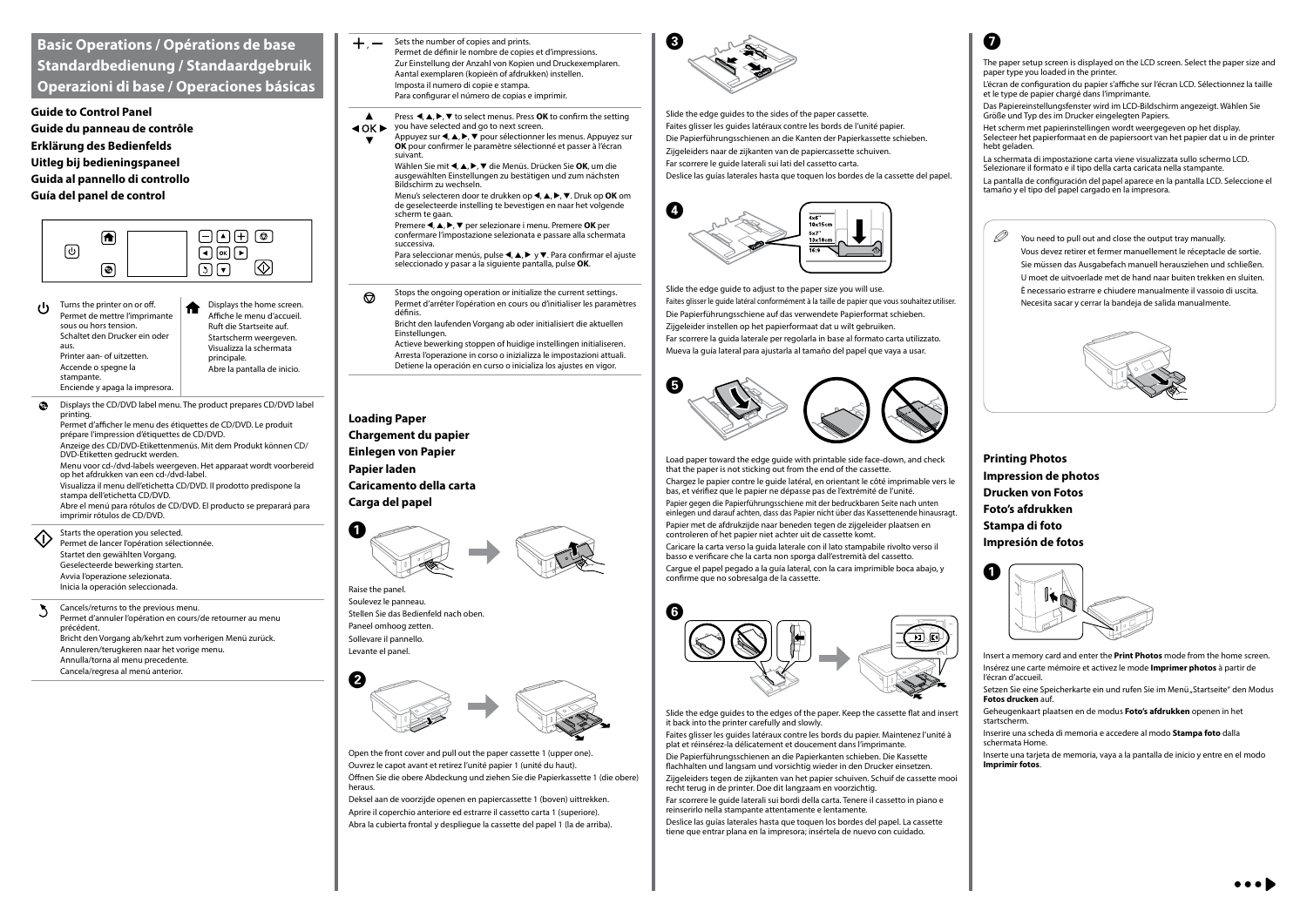











**Replacing Ink Cartridges Remplacement des cartouches d'encre Ersetzen von Tintenpatronen Cartridges vervangen Sostituzione delle cartucce di inchiostro Cambio de cartuchos de tinta**

Prepare new ink cartridge(s). For best results, gently shake only the new Black ink cartridge four or five times and then unpack.

Préparez la ou les cartouches d'encre neuves. Pour des résultats optimaux, secouez délicatement la nouvelle cartouche d'encre Noir, et seulement celle-ci, quatre ou cinq fois avant d'ouvrir l'emballage. Neue Tintenpatrone(n) bereithalten. Das beste Ergebnis erhalten Sie, wenn Sie nur die neue Tintenpatrone Schwarz vor dem Auspacken vier- bis fünfmal vorsichtig schütteln.

Nieuwe cartridge(s) voorbereiden. Voor het beste resultaat moet u alleen de nieuwe cartridge met Zwart vier of vijf keer voorzichtig schudden voordat u de verpakking opent. Preparare cartucce di inchiostro nuove. Per risultati ottimali, agitare delicatamente la nuova cartuccia di inchiostro Nero quattro o cinque volte prima di aprire la confezione. Prepare cartucho/s de tinta nuevo/s. Para obtener un mejor resultado, agite suavemente el cartucho de tinta Negro nuevo cuatro o cinco veces antes de desembalarlo.

Open the scanner unit. Ouvrez le scanner. Öffnen Sie die Scannereinheit. Open de scannereenheid. Aprire lo scanner. Abra el escáner.

Remove the cap from the new cartridge. Retirez le capuchon de la nouvelle cartouche. Entfernen Sie die Abdeckung von der neuen Patrone. Dop van de nieuwe cartridge verwijderen. Rimuovere il cappuccio dalla nuova cartuccia. Quite la tapa del cartucho nuevo.

Insert the ink cartridge diagonally into the cartridge holder and gently push it down until it clicks into place.

Insérez la cartouche d'encre de biais dans le porte-cartouche, puis appuyez délicatement sur la cartouche jusqu'à ce qu'un déclic confirme sa mise en place. Setzen Sie die neue Tintenpatrone schräg in den Patronenhalter hinein und drücken Sie sie vorsichtig nach unten, bis sie hörbar einrastet.

Cartridge schuin in de cartridgehouder steken en voorzichtig aanduwen tot de cartridge vastklikt.

Inserire diagonalmente la cartuccia d'inchiostro nel supporto per cartuccia e spingerla delicatamente in basso fino allo scatto in posizione.

Inserte el cartucho diagonalmente en el soporte y empújelo despacio hasta oír el clic que indica que está bien encajado.

Close the scanner unit and follow the on-screen instruction. Fermez le module scanner et suivez les instructions affichées à l'écran. Schließen Sie die Scannereinheit und folgen Sie den Bildschirmanweisungen. Scannereenheid sluiten en instructies op het scherm volgen. Chiudere l'unità scanner e seguire le istruzioni a video. Cierre la unidad del escáner y siga las instrucciones que aparezcan en pantalla.



 $\mathscr{D}$  You do not need to shake the color ink cartridges and the Photo Black ink cartridge.

**Clearing the paper jam Suppression des bourrages papier Beseitigen von Papierstau Papierstoring verhelpen Rimozione dell'inceppamento carta Cómo solucionar un atasco de papel**

 $\mathscr{D}$  If the ink cartridge holder does not move to the ink cartridge replacement position, close the scanner unit and select **Settings** > **Maint.** > **Ink Cartridge(s) Replacement**.

> Pull out the rear cover and carefully remove the jammed paper. Retirez le capot arrière et ôtez délicatement le papier coincé. Ziehen Sie die hintere Abdeckung heraus und entfernen Sie vorsichtig das gestaute Papier. Deksel aan de achterzijde uittrekken en het vastgelopen papier voorzichtig verwijderen. Estrarre il coperchio posteriore e rimuovere con attenzione la carta inceppata. Saque la cubierta posterior y retire con cuidado el papel atascado.

Open the rear cover and carefully remove the jammed paper.

Ouvrez le capot arrière et ôtez délicatement le papier coincé.

Öffnen Sie die hintere Abdeckung und entfernen Sie vorsichtig das gestaute Papier. Deksel aan achterzijde verwijderen en vastgelopen papier voorzichtig verwijderen. Aprire il coperchio posteriore e rimuovere con attenzione la carta inceppata. Abra la cubierta posterior y retire con cuidado el papel atascado.

 $\bigwedge$  Never touch the ink cartridges while the print head is moving. Ne touchez jamais les cartouches d'encre lors du déplacement de la tête d'impression. Die Tintenpatronen nicht berühren, während sich der Druckkopf bewegt. Raak de cartridges nooit aan wanneer de printkop beweegt. Non toccare mai le cartucce di inchiostro durante lo spostamento della testina di stampa. No toque nunca los cartuchos si el cabezal de impresión está moviéndose.

Reattach the rear cover. Réinstallez le capot arrière. Setzen Sie die hintere Abdeckung wieder ein. Deksel aan achterzijde van apparaat weer aanbrengen. Rimontare il coperchio posteriore. Vuelva a colocar la cubierta posterior.







**From the rear cover / À partir du capot arrière / Aus der hinteren Abdeckung / Bij deksel aan achterzijde / Dal coperchio posteriore / En la cubierta posterior**



#### **From inside the printer / À partir de l'intérieur de l'imprimante / Aus dem Druckerinnenraum / Binnen in printer / Dall'interno della stampante / En el interior de la impresora**

Open the scanner unit and remove all of the paper inside, including any torn pieces.

Ouvrez le module scanner et retirez le papier coincé à l'intérieur, morceaux déchirés inclus.

Öffnen Sie die Scannereinheit und entfernen Sie sämtliches Papier einschließlich von abgerissenen Teilen.

Wait until a completion message is displayed. Attendez qu'un message de finalisation s'affiche. Warten Sie, bis eine Meldung den Abschluss des Vorgangs anzeigt. Wacht tot een bericht over voltooiing wordt weergegeven. Attendere la visualizzazione di un messaggio di completamento. Espere a que aparezca un mensaje indicando que ha terminado.

> Scannereenheid openen en al het papier en alle eventuele losse stukken verwijderen.

Aprire l'unità scanner e rimuovere tutta la carta rimasta all'interno, inclusi eventuali pezzettini strappati.

Abra la unidad del escáner y saque todo el papel que haya, incluidos los trozos rotos.



Close the scanner unit.

- Fermez le module scanner.
- Schließen Sie die Scanner-Einheit.
- Scannereenheid sluiten.
- Chiudere l'unità scanner.
- Cierre el escáner.

Il n'est pas nécessaire de secouer les cartouches d'encre de couleur ou la cartouche d'encre Noir photo.

Die Farbtintenpatronen und die Fotoschwarz-Tintenpatrone müssen nicht geschüttelt werden.

De kleurencartridges en de cartridge met Fotozwart hoeft u niet te schudden.

Non è necessario agitare le cartuccia di inchiostro a colori e la cartuccia di Nero foto.

No hace falta agitar ni los cartuchos de colores ni el de Negro foto.

Si le porte-cartouche d'encre ne se déplace pas en position de remplacement de la cartouche d'encre, fermez le scanner et sélectionnez **Paramètres** > **Entretien** > **Remplact cartouches d'encre**. Falls der Tintenpatronenhalter nicht in die Austauschposition der

Tintenpatrone fährt, schließen Sie die Scannereinheit und wählen Sie **Einstellungen** > **Wartung** > **Tintenpatronenaustausch**.

Als de houder voor de inktcartridge niet naar de vervangpositie voor de cartridge gaat, sluit dan de scaneenheid en selecteer **Instellingen** > **Onderhoud** > **Vervangen inktpatro(o)n(en)**.

Se il supporto della cartuccia d'inchiostro non si sposta sulla relativa posizione di sostituzione, chiudere lo scanner e selezionare **Impostazioni** > **Manut.** > **Sost. cartucce ad inchiostro**.

Si el soporte del cartucho de tinta no se mueve a la posición de sustitución de dicho cartucho, cierre el escáner y seleccione **Configuración** > **Mantenimiento** > **Sustituir Cartuchos de Tinta**.

Push the tab to unlock the ink cartridge holder and then remove the cartridge diagonally.

Poussez la languette pour débloquer le porte-cartouche, puis retirez la cartouche de biais.

Drücken Sie die Lasche zur Entriegelung des Tintenpatronenhalters und nehmen Sie die Patrone schräg heraus.

Lipje induwen om de cartridgehouder te ontgrendelen en de cartridge er vervolgens schuin uittrekken.

Premere la linguetta per sbloccare il supporto per cartuccia e quindi rimuovere la cartuccia in direzione diagonale.

Presione la lengüeta para soltar el soporte del cartucho y saque el cartucho diagonalmente.

## C

Press  $\blacktriangledown$ , and then make the print settings. Scroll down if necessary. Appuyez sur  $\blacktriangledown$ , puis définissez les paramètres d'impression. Faites défiler vers le bas si nécessaire. Drücken Sie ▼ und legen Sie dann die Druckeinstellungen fest. Scrollen Sie nach unten, falls erforderlich. Druk op  $\blacktriangledown$  en stel de printer in. Blader omlaag als dat nodig is. Premere ▼, quindi effettuare le impostazioni di stampa. Scorrere verso il basso, se necessario. Pulse ▼ y, a continuación, realice la configuración de impresión. Desplácese hacia abajo si es necesario.



Press  $\otimes$  to start printing. Appuyez sur  $\Diamond$  pour lancer l'impression. Drücken Sie  $\otimes$ , um den Druckvorgang zu starten. Op  $\otimes$  drukken om het afdrukken te starten. Premere  $\Diamond$  per avviare la stampa. Para empezar a imprimir, pulse  $\hat{\infty}$ .

## B

Select a photo and press + or - to set the number of copies.

Sélectionnez une photo et appuyez sur + ou sur - pour définir le nombre de copies. Wählen Sie ein Foto und drücken Sie + oder - zum Einstellen der Anzahl Exemplare. Foto selecteren en op + of - drukken om het aantal exemplaren in te stellen. Selezionare una foto e premere + o - per impostare il numero di copie. Seleccione una foto y pulse + o - para configurar el número de copias.